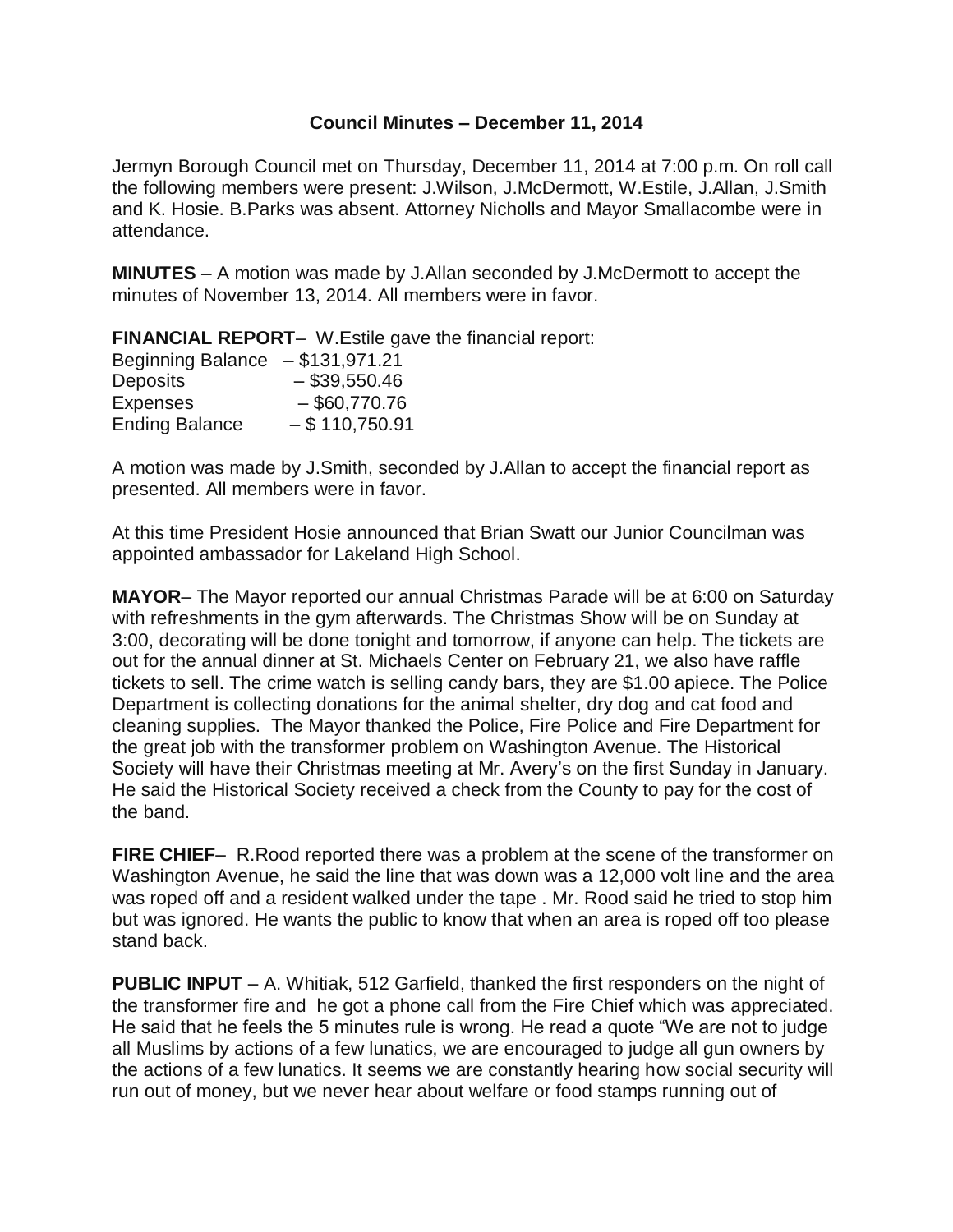money. "In God WE Trust, when even one American who has done nothing wrong is forced to shut his mind and close his mouth, All Americans are in peril. – Harry Truman

Mr. Smith said as far as the 5 minute rule it has not been passed. K. Hosie said it is in the handbook and it will be enforced in January. Mr. Whitiak said he has looked at the budget and asked if the borough has a business plan? Mrs. Hosie said that's what the budget is and the department heads are to spend the money wisely. She also explained we will be taking out a \$100,000.00 tax anticipation loan and it will be paid back when the taxes come in. Mr. Whitiak said you are throwing good money after bad.

Floyd Celli, 642 Washington Avenue, Mr. Celli said the balance always goes down? Mrs. Hosie said we have more expenses in the winter. Mr. Celli said \$110,000.00 isn't much of a cushion, what can the borough do to raise money? The Mayor said we are one of the few towns with a cushion, we don't have big business in Jermyn, our only hope might be if a business may come in and develop the land behind Rapid Pallet. Mr. Celli said Mr. Parks came and looked at the front of his building. There is a problem what can be done? He said he fell on ice in his garage and hurt his thumb. He asked if Attorney Nicholls would look into the liability for storm water runoff. Mrs. Hosie said the Mayor spoke to Corey at Rock Bottom and he promised him the work would be done by today. Mrs. Hosie apologized for the delay.

Mr. Smith suggested we give Rock Bottom a deadline.

A motion was made by J.Wilson, seconded by W.Estile to notify Rock Bottom that they have thirty days to do the job and to get three quotes from other contractors. Mr. Rood said he does not want his project done in the winter.

**FINANCE**– A motion was made by J.McDermott, seconded by J.Smith to approve the invoices in the amount of \$7,046.17. All members were in favor.

**PUBLIC SAFETY** – Mr. Smith said he has spoken to Chief Arthur and he has gone to a government surplus depot and has got equipment for disasters at no cost to the borough. He commended Chief Arthur for doing the research and being pro-active.

Mr. Estile said that Chief Arthur went to the depot today and got 42 sleeping bags, which cost \$238.00, a diesel generator worth \$24,000.00, a new base radio, and a case of combat boots. These items were obtained at no cost to the borough. Mr. Estile asked if room number 3 can be used to store everything. Chief Arthur is responsible for all the materials and would like to put a lock on the door.

A motion was made by W.Estile, seconded by J.McDermott to allow Chief Arthur use room 3 to store emergency equipment and to have a lock put on the door. All members were in favor.

**ZONING OFFICER**– Mr. Chase reported said he has found two sheds and two garages without permits and will be working on a complaint.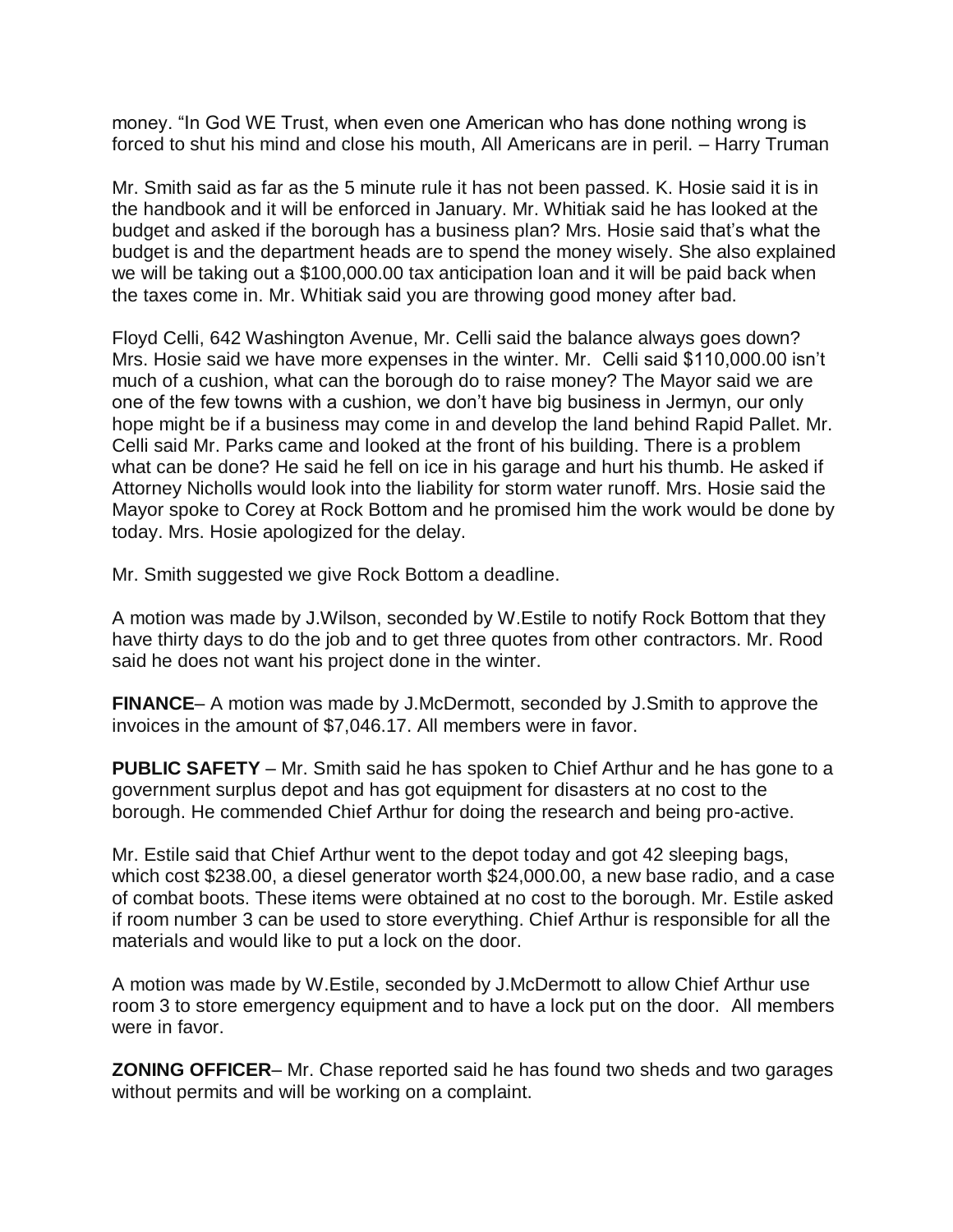**JUNIOR COUNCILMAN**– B.Swatt reported he has been doing research on the blackboard connection as a better form of communication and asked the issue to be put on the agenda for the work session.

## **NEW BUSINESS**

**2015 BUDGET** – A motion was made by W.Estile seconded by J.Allan to adopt the 2015 budget at \$675,943.00. All members were in favor.

**THIRD PARTY INSPECTOR** – A motion was made by J.Wilson seconded by J.Allan to hire BIU and NEIC Inspection Agencies with a verbal change stating that commercial will be negotiated between the third party agency and the owner. All members were in favor.

**2015 AUDIT** – A motion was made by W.Estile, seconded by J.McDermott to retain Brian Kelly, CPA to do the 2015 audit at a cost of \$3,875.00. All members were in favor.

**CDBG RESOLUTION** – A motion was made to pass a resolution with Lackawanna County CDBG for the paving of Henry Drive at a cost of \$100,991.00 by J.Wilson, seconded by J.Smith. All members were in favor.

**HISTORICAL SOCIETY** – A motion was made by J.McDermott, seconded by J.Smith to extend the deadline for the submission of obligations, regarding the Historical Society having their museum in the DPW garage until April 1 ,2014. All members were in favor.

**2015 Budget Ordinance** – A motion was made by W.Estile, seconded by J.Allan giving Attorney Nicholls permission to prepare and advertise the ordinance for the 2015 budget. All members were in favor.

Council went into Executive Session for personnel, council reconvened from executive session.

Mrs. Hosie asked for a motion to hire Mark Kilmer as a part time DPW employee. Mr. Smith asked to see his resignation letter, it was stated that he resigned for a better position. A motion was made by J.Wilson, there was not a second to the motion. Motion failed.

**TAX ANTICIPATION LOAN** – Attorney Nicholls explained that we received one proposal from Peoples Security Bank at 1.59 %, for \$100,000.00. The purpose is to get through until tax money starts coming in. A motion was made to accept the proposal from Peoples' Security Bank for \$100,00.00 at 1.59% by J.Allan, seconded by J.Smith. All members were in favor.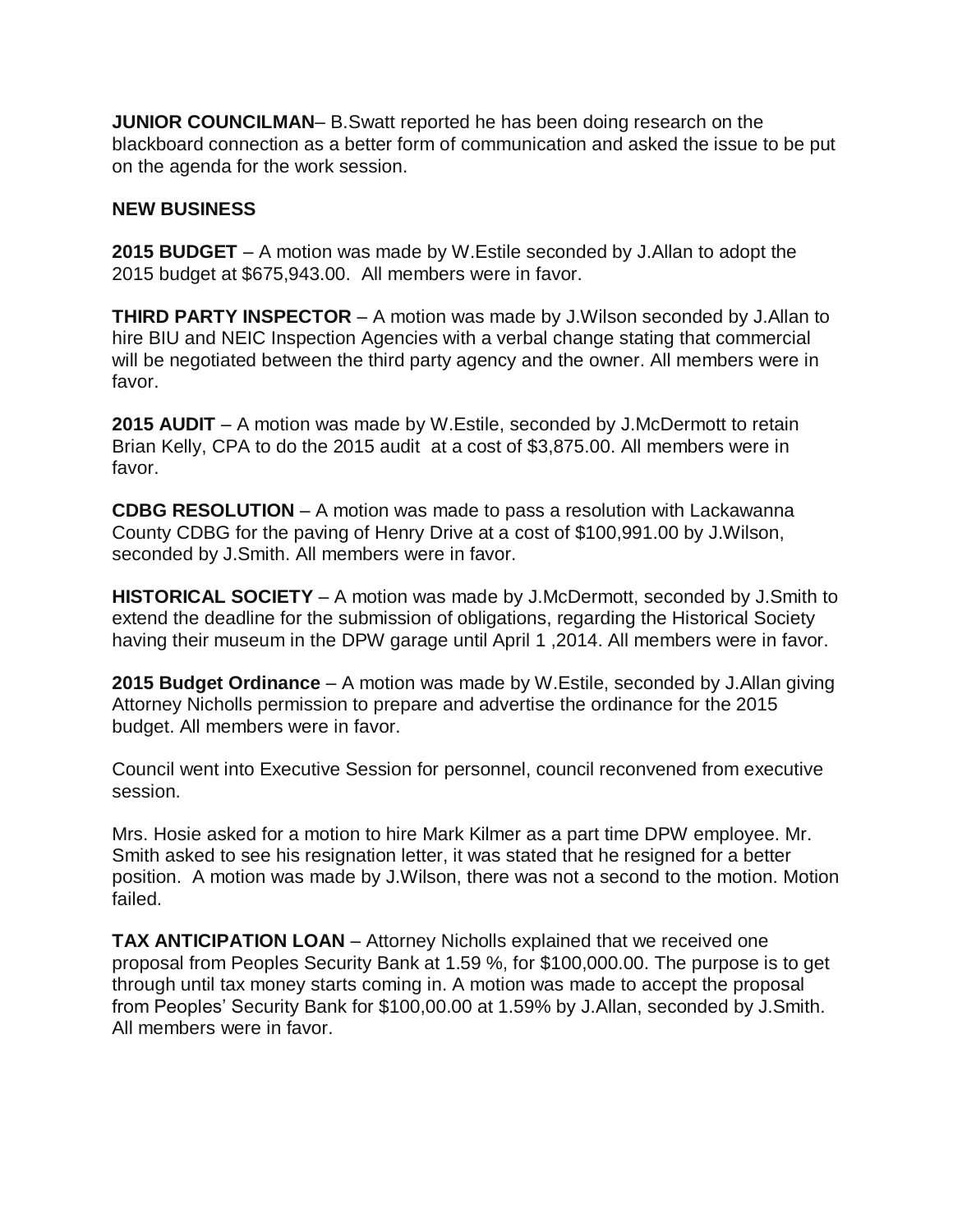A motion was made to give Attorney Nicholls permission to draft the resolution for the TAX Anticipation loan and to advertise by J.Smith, seconded by W.Estile. All members were in favor.

**Acting Chief Arthur** – A motion was made by J. Smith, seconded by W. Estile to reappoint William Arthur as Acting Chief until the next council meeting or Chief Zellers returns. All members were in favor.

Mr. Smith suggested it may be time to look at the budget in a different way, he said that over time as we experience different things we learn a lot more about the running of the borough. Walter succeeded in drafting the budget along with James Allan. I think it is time we look at a different way of looking at the budget. My suggestion is what we have been doing, making an analogy, all the tax money goes into a big pot. All that money goes wherever it has to go, Police, DPW, Fire, all different departments. Mr. Smith said the way that the money is going, it is becoming tighter and tighter. We have to be a little more closely guarded in how we watch the money. Whoever is the finance chair next year, I think what we might want to do ,and this is only a suggestion, we might take a look where we fund each budget. Lets say the Police Department has a budget of \$100,000.00, each line item underneath it creates that budget of \$100,000.00. They would have their own checkbook and that police department would run exclusively by the money that was allotted to the police department. What I see right now, we have the big pot and the money just goes anywhere. So as we get tighter we should be more on target. The DPW has \$200,000.00, all line items underneath equal \$200,000.00, they should have their own checkbook and that money they spend should go against the \$200,000.00 rather than the general pot. I think we should take a look at that. K. Hosie asked if Debbie would still write out the checks. Mr. Smith said yes. The Mayor said bigger towns and the county does it that way. J.Wilson asked why would you have separate checking accounts? Mrs. Hosie said you would not. Mrs. Wilson said perhaps Kelly and John could set up paper accounts. Mr. Smith said the records are very important, accountability is the name of the game but I think what has occurred after doing it for two years, everything that is passed down, this is the way. When you look back at it, sitting in the background and not forefront, I realize that different departments can go way over budget. What happens is that surplus that used to be up there ,they take money out of the surplus and put in the big pot. So now your surplus goes down and the departments are getting more than council realizes. This is my observation and it has been going on forever, people can't say it is this council or Walter or Joe in charge. Mr. Smith said we better start planning now that the money is not going to be there, we have to stop the bleeding now. I think if we do our budgets in a different way we just might be able to save the day. So whoever is in charge of finance next year might want to take a look at it.

Mayor Smallacombe said there is a contest going on for the best decorated home in Jermyn. There will be four prizes, the donations where from the Windsor, Perk-Up Restaurant, Debbie's Floral Boutique, Longworths, Art Wilson and the Mayor. The prizes will be awarded after December 28.